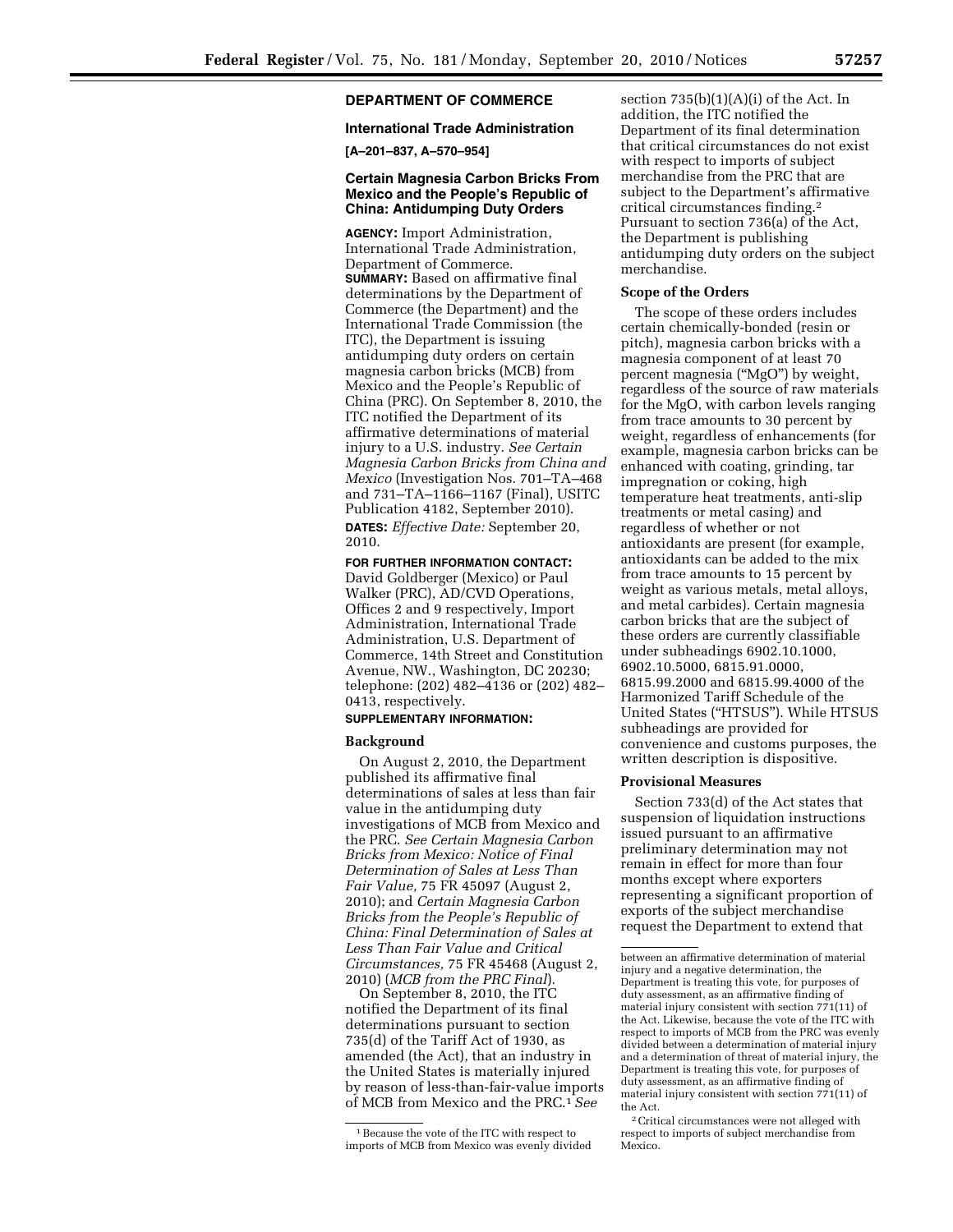four-month period to no more than six months. At the request of the exporters that accounted for a significant proportion of exports of the subject merchandise in the investigations of MCB from Mexico and the PRC, we extended the four-month period to no more than six months. *See Certain Magnesia Carbon Bricks from Mexico: Notice of Preliminary Determination of Sales at Less Than Fair Value and Postponement of Final Determination,*  75 FR 11517 (March 11, 2010) (*MCB from Mexico Prelim*); and *Certain Magnesia Carbon Bricks from the People's Republic of China: Preliminary Determination of Sales at Less Than Fair Value and Postponement of Final Determination* 75 FR 11847 (March 12, 2010) (*MCB from the PRC Prelim*).

In these investigations, the six-month period beginning on the date of the publication of the preliminary determinations (*i.e.,* March 11, 2010, for Mexico and March 12, 2010, for the PRC) will end on September 7, 2010, and September 8, 2010, respectively. Furthermore, section 737 of the Act states that definitive duties are to begin on the date of publication of the ITC's final injury determination. Therefore, in accordance with section 733(d) of the Act, we will instruct U.S. Customs and Border Protection (CBP) to terminate the suspension of liquidation and to liquidate, without regard to antidumping duties, unliquidated entries of MCB from Mexico and the

PRC entered, or withdrawn from warehouse, for consumption on or after September 7, 2010, for Mexico and September 8, 2010, for the PRC, and before the date of publication of the ITC's final injury determination in the **Federal Register**. Suspension of liquidation will resume on or after the date of publication of the ITC's final injury determination in the **Federal Register**.

## **Antidumping Duty Orders**

On September 8, 2010, in accordance with section 735(d) of the Act, the ITC notified the Department of its final determinations that an industry in the United States is materially injured within the meaning of section  $735(b)(1)(A)(i)$  of the Act by reason of less-than-fair-value imports of MCB from Mexico and the PRC.

In accordance with section 736(a)(1) of the Act, the Department will direct CBP to assess, upon further advice by the Department, antidumping duties equal to the amount by which the normal value of the merchandise exceeds the export price or constructed export price of the merchandise for all relevant entries of MCB from Mexico and the PRC. These antidumping duties will be assessed on all unliquidated entries of MCB entered from Mexico and the PRC, or withdrawn from warehouse, for consumption on or after March 11, 2010 (Mexico), or March 12, 2010 (PRC), the date on which the Department published its notices of preliminary

determination in the **Federal Register**, but prior to September 7, 2010 (Mexico), or September 8, 2010 (PRC). *See MCB from Mexico Prelim,* 75 FR at 11521; and *MCB from the PRC Prelim,* 75 FR at 11848.

On or after the date of publication of the ITC's notice of final determinations in the **Federal Register**, CBP, pursuant to section 736(a)(3) of the Act, will require, at the same time as importers would normally deposit estimated duties on this merchandise, a cash deposit equal to the estimated dumping margins listed below. The estimated dumping margins for imports of subject merchandise from the PRC will be adjusted for export subsidies found in the final determination of the companion countervailing duty investigation of this merchandise imported from the PRC. *See Certain Magnesia Carbon Bricks from the People's Republic of China: Final Affirmative Countervailing Duty Determination,* 75 FR 45472 (August 2, 2010). Specifically, for cash deposit purposes, we are subtracting from the applicable cash deposit rate that portion of the rate attributable to the export subsidies found in the affirmative countervailing duty determination on MCB from the PRC for respondent RHI Refractories Liaoning Co., Ltd. and for the separate-rate companies, whose rate is the calculated rate received by RHI Refractories Liaoning Co., Ltd. *See MCB from the PRC Final,* 75 FR at 45471.

| Exporter                                     | Producer                                     | Margin |
|----------------------------------------------|----------------------------------------------|--------|
| <b>Mexico</b>                                |                                              |        |
|                                              |                                              | 57.90  |
|                                              |                                              | 57.90  |
| <b>PRC</b>                                   |                                              |        |
|                                              |                                              | 128.10 |
|                                              |                                              | 128.10 |
|                                              |                                              | 128.10 |
|                                              |                                              | 128.10 |
| Liaoning Fucheng Refractories Group Co., Ltd | Liaoning Fucheng Refractories Group Co., Ltd | 128.10 |
|                                              |                                              | 128.10 |
|                                              |                                              | 128.10 |
|                                              |                                              | 128.10 |
|                                              |                                              | 128.10 |
|                                              |                                              | 128.10 |
|                                              |                                              | 128.10 |
|                                              |                                              | 128.10 |
|                                              |                                              | 128.10 |
|                                              |                                              | 128.10 |
|                                              |                                              | 236.00 |

\*This rate also applies to Liaoning Mayerton Refractories Co., Ltd. and Dalian Mayerton Refractories Co., Ltd.

With regard to the ITC negative critical circumstances determination on imports of the subject merchandise from the PRC, we will instruct CBP to lift

suspension and to release any bond or other security, and refund any cash deposit made, to secure the payment of estimated antidumping duties with

respect to entries of the merchandise entered, or withdrawn from warehouse, for consumption on or after December 12, 2009 (*i.e.,* 90 days prior to the date